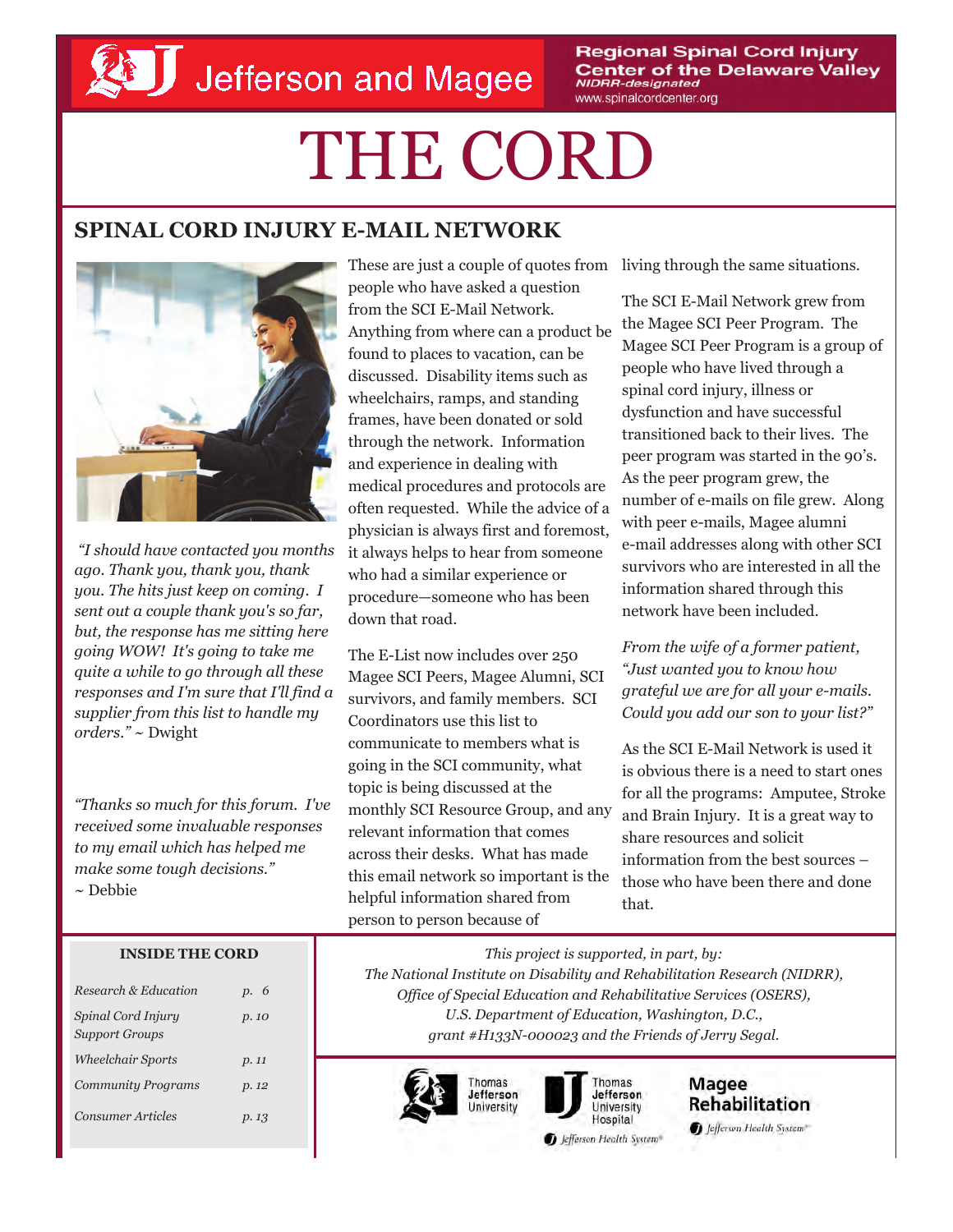#### **THE CORD**

Page 6

## **RESEARCH & EDUCATION**

#### **RESEARCH PARTICIPANTS NEEDED!**

The Spinal Cord Injury Center at Jefferson and Magee is looking for individuals with SCI to participant in a research study to examine the reliability of a spasticity and joint position test.

The participant will be asked to:

- Have 2 separate physical therapists perform a spasticity and joint position test on your legs.  $\bullet$
- Come back into Magee a week later to have the same 2 physical therapists test spasticity.

#### If you:

- Have a traumatic spinal cord injury  $\bullet$
- Level of Injury T12 or higher
- Willing to come to Magee Rehab Hospital for 2 outpatient visit  $\bullet$
- 3 or more months post injury  $\bullet$

If interested, please contact **Mary Schmidt-Read** at **(215) 587-3151**.

#### **EFFECTS OF TWO DIFFERENT FES CYCLING PROGRAMS**

The Spinal Cord Center at Jefferson and Magee, along with researchers from the University of Sciences, are conducting a study to learn how different cycling programs may help adults with spinal cord injury. We are looking at the effects that may decrease your risk of cardiovascular (heart) disease and other health problems including: the strength and make-up of the bones in your legs; the size and strength of your leg muscles; the amount of fat-free tissue in your body; and your cholesterol levels and nutritional status. The study will require you to cycle with FES for 1 hour, 3 times a week at Magee's Outpatient center for 6 months. You will also have testing completed at 3 different time points: 1. before starting the cycling, 2. after cycling for 3 months, and 3. after cycling for 6 months. Some testing will be completed at Jefferson.

You are eligible to participate in the study if you:

- Are 18 to 65 years old (but women must be premenopausal)
- Have a spinal cord injury and are unable to move your legs  $\bullet$
- Can attend 60 minute training sessions 3 times per week for 26 weeks at Magee's Outpatient Center
- Can attend data collection sessions 3 times
- Have no major medical problems  $\bullet$
- Have not broken a bone in your leg in the past 3 months
- Are not pregnant

For more information, please contact either **Therese Johnston**, PT, PhD, MBA (Principal Investigator) at **(215) 596-8682**, **Marilyn Owens**, R.N. (Study Coordinator) at **(215) 955-6579** or **Elizabeth Watson**, PT, DPT (Senior Physical Therapist) at **(215) 218-3900**.

#### **UPPER EXTREMITY STUDY**

The Regional Spinal Cord Injury Center at Thomas Jefferson University Hospital and Magee Rehabilitation has developed a research tool to measure improvements in arm and hand function in persons with cervical spinal cord injury (neck region). We are seeking volunteers to help us make sure that the scale is valid (measures what it is supposed to measure). **Research participants must have sustained a cervical spinal cord injury.** Subjects will be required to come to Thomas Jefferson University Hospital or Magee Rehabilitation Hospital on either 1 or 2 occasions for about 1½ hours each visit. Those who participate will be reimbursed for time and travel and provided with free parking.

The research tool is called the Capabilities of the Arm and Hand in Tetraplegia (CAHT). The validation and reliability of this scale is very important because it will be used in future clinical trials to measure improvements in upper extremity function. To date, there is no reliable measurement for clinicians to use. This is a very important study and **we need your help**.

If you are interested in participating, please contact **Mary Patrick** in the Spinal Cord Injury Research Office at Thomas Jefferson University Hospital at **(215) 955-6579** and we will be willing to answer any of your questions.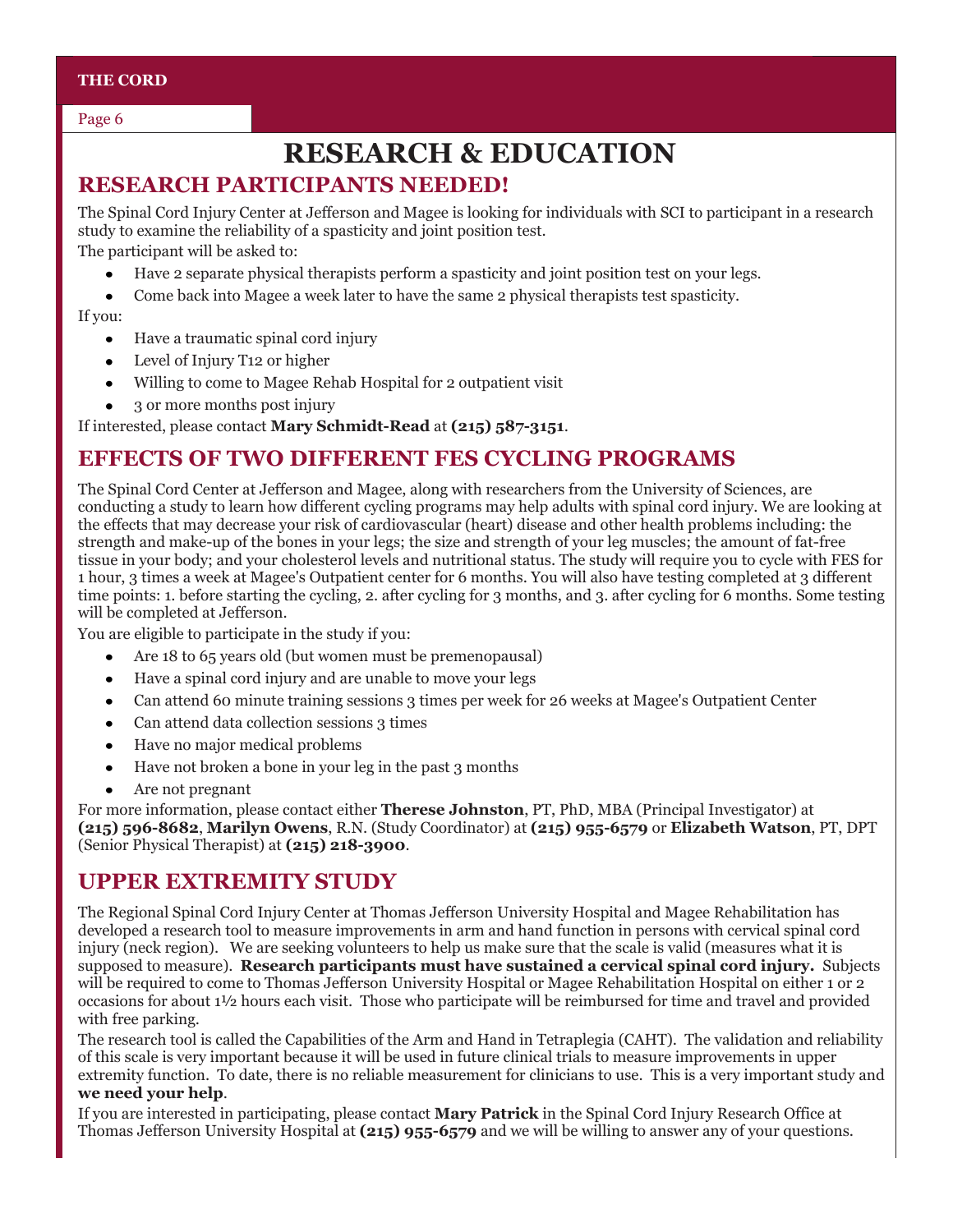#### **FALL/WINTER**

#### Page 7

#### **STUDY OF ASSISTIVE TECHNOLOGY FOR MOBILITY IN SCI**

The combined efforts of SCI Center staff from both Thomas Jefferson University and Magee Rehabilitation Hospital continue to support a new multicenter study entitled "Investigation of Assistive Technology for Mobility used by Individuals with a Spinal Cord Injury". Working together with SCI Centers in Pittsburgh, Georgia, Chicago, Washington DC, Ohio and Northern New Jersey, we are investigating the impact of policy changes on customizability and features of wheelchairs, and the number of working wheelchairs an individual owns. To collect this information, we are looking at the specifics of an individual's wheelchair usage, relative to the type of wheelchair they were provided, the amount of wheelchair breakdown, the skill of using the wheelchair and quality of life measures for the individual using a wheelchair for primary mobility. Since it

has been shown that reintegration into society following a disability depends on access to appropriate and adequate assistive technology such as wheelchairs, we hope to investigate the effects of the types of presently supplied wheelchairs and how they may be contributing to a person's functional limitations, even more so than the person's disability itself. The information (or data) collected over the four years may then be helpful in effecting policy change, relative to prescriptions and funding for wheelchair mobility equipment.

If you are interested in participating or would like more information, please call **Mary Patrick**, RN, RSCICDV Project Coordinator at **(215) 955-6579**.

Those who participate will be reimbursed for time, travel and parking.



- 1. Alexander MS, Biering-Sorensen F, Bodner D, Brackett NL, Cardenas D, Charlifue S et al. International standards to document remaining autonomic function after spinal cord injury. *Spinal Cord* 2009; 47(1):36-43.
- 2. Alexander MS, Anderson KD, Biering-Sorensen F, Blight AR, Brannon R, Bryce TN et al. Outcome measures in spinal cord injury: recent assessments and recommendations for future directions. *Spinal Cord* 2009; 47(8):582-591.
- 3. Blight A, Curt A, Ditunno JF, Dobkin B, Ellaway P, Fawcett J et al. Position statement on the sale of unproven cellular therapies for spinal cord injury: the international campaign for cures of spinal cord injury paralysis. *Spinal Cord* 2009; 47 (9):713-714.
- 4. Datta S, Lorenz DJ, Morrison S, Ardolino E, Harkema SJ. A multivariate examination of temporal changes in Berg Balance Scale items for patients with ASIA Impairment Scale C and D spinal cord injuries. *Arch Phys Med Rehabil* 2009; 90(7):1208-1217.
- 5. Ditunno J, Scivoletto G. Clinical relevance of gait research applied to clinical trials in spinal cord injury. *Brain Res Bull* 2009; 78(1):35-42.
- 6. Ditunno PL, Patrick M, Stineman M, Ditunno JF. Recovery patterns are observable, predictable and reflect therapist-measured assessments of how well a person is able to perform specific tasks. *Spinal Cord* 2009; 47(4):347-348.
- 7. Ditunno PL, Ditunno JF, Jr. Walking Index for Spinal Cord Injury (WISCI II): scale revision. *Spinal Cord* 2009; 47(4):349.
- 8. Farnan C, Patrick M. Saline instillation: helpful or harmful? *Advance for Nurses* 2009; 11(26):13-14. 2009.
- 9. Harvey L, Marino R. The walking index for spinal cord injury. *Aust J Physiother* 2009; 55(1):66.
- 10. Linassi G, Li Pi SR, Marino RJ. A web-based computer program to determine the ASIA impairment classification. *Spinal Cord* 2010; 48(2):100-104.
- 11. Marino RJ, Scivoletto G, Patrick M, Tamburella F, Read MS, Burns AS et al. Walking Index for Spinal Cord Injury Version 2 (WISCI-II) with repeatability of the 10-m walk time: inter- and intrarater reliabilities. *Am J Phys Med Rehabil* 2010; 89(1):7-15.
- 12. Schreiber AL, Fried GW, Formal CS. Normalization of central cord syndrome spinal cord injury urodynamics after intrathecal baclofen therapy: a case report. *Neuromodulation* 2009; 12(14):310-314.

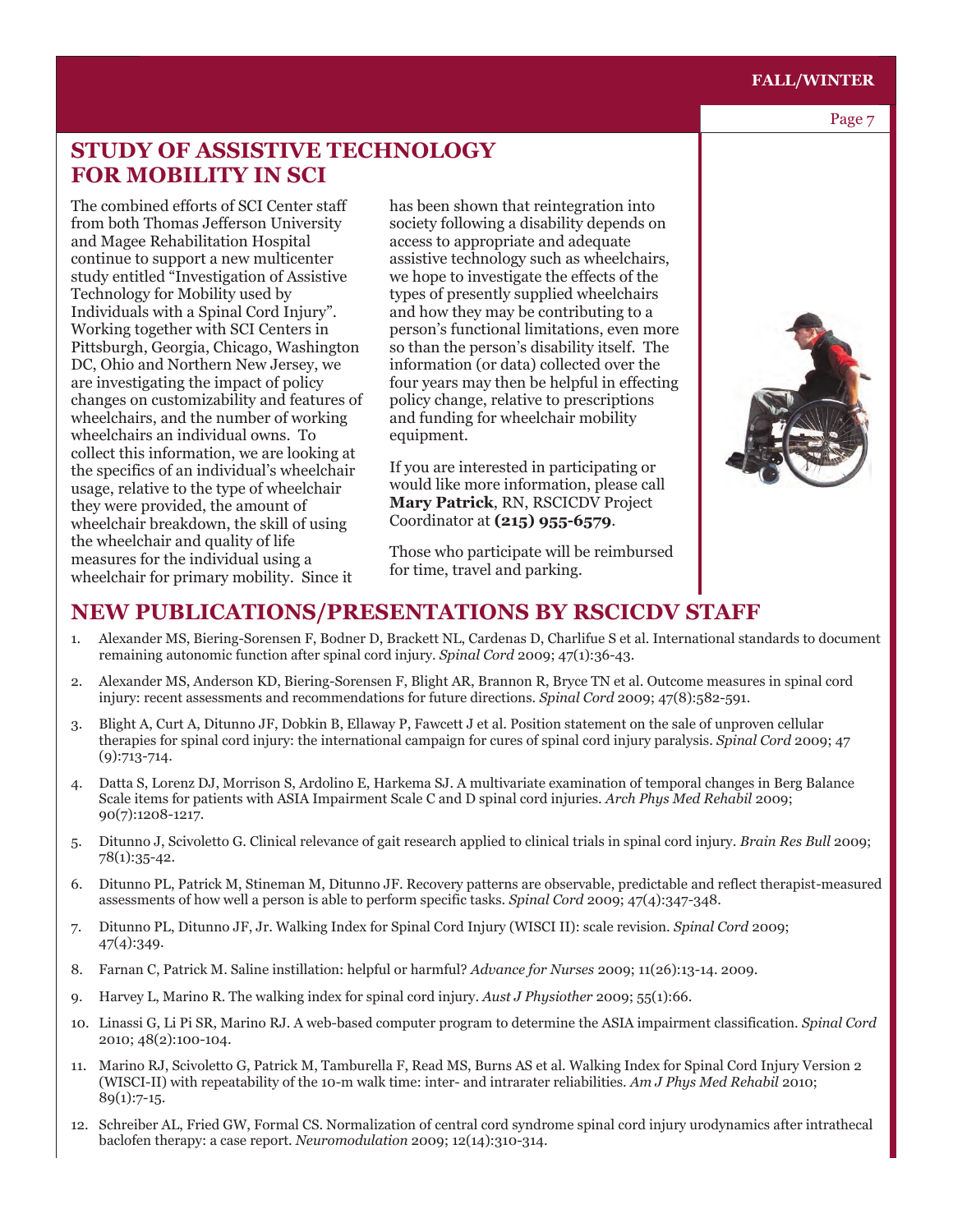#### Page 8

#### **ANOTHER EXPANSION OF THE MAGEE LOCOMOTOR TRAINING PROGRAM!**

Magee's *Locomotor Training Program* is nationally recognized as a leader in this state-of-the-art therapeutic intervention. The Locomotor Training (LT) Program has been active since Magee participated in a NIH (National Institute of Health) sponsored clinical trial for use of this therapy with acute incomplete spinal cord injury, over 12 years ago. Since then, Magee became the co-founder of the Christopher and Dana Reeve Foundation NeuroRecovery Network (or NRN), a national network of clinical and fitness facilities that offer this standardized activity based therapy under specific guidelines.

Over the years, Magee staff have expanded the use of this program for persons with all types of neurological diagnoses, and the program was expanded to serving both inpatients and outpatients. This year, Magee took another step forward by adding two additional body weight support machines of a different model, which include a robotic component for moving of the legs instead of staff. This system is also controlled by parameters determined by a skilled therapist. By offering both types of LT through our 4 systems – "manually assisted LT and robotic LT" – Magee has the capacity to serve more individuals simultaneously, as well as aggressively progress them through the evolution of their neurological recovery.



The Regional Spinal Cord Injury Center of the Delaware Valley (RSCICDV) at Thomas Jefferson University Hospital and Magee Rehabilitation Hospital is excited to announce a program available for those with ventilator dependent spinal cord injury, the NeuRx Diaphragm Pacing System™ RA/4.

The NeuRx RA/4 System is designed to help patients breathe by stimulation of their diaphragm muscles. Intramuscular diaphragm electrodes are implanted using standard laparoscopic surgical techniques. The implanted electrodes are connected to an external

stimulator that delivers repetitive electrical stimulation to the patient's diaphragm causing it to contract. As a result the patient will inhale in a manner similar to natural breathing. A physician will program the Stimulator so that it produces the right stimulation patterns. The user simply connects the device to the implanted electrodes and turns it on for use; no other controls are necessary for operation. If you feel you may benefit from this procedure and may be interested or you would like further information on this new device, please call the **RSCICDV** office at **(215) 955-6579**.

#### **NEW PHYSIATRIST — CHRISTINA V. OLESON, MD**

Regional Spinal Cord Injury Center of Delaware Valley, Thomas Jefferson University Hospital **Title**: Associate Professor of Rehabilitation Medicine

Jefferson Medical College, Thomas Jefferson University

Address: 132 South 10<sup>th</sup> Street, 375 Main Building, Philadelphia PA 19107

**Telephone**: 215-955-4489

**Research:** *Publications*

After completing her fellowship in Spinal Cord Injury Medicine, Dr. Oleson began her career as an Assistant Professor of Physical Medicine and Rehabilitation at the University of Alabama at Birmingham, serving as the Director of the Spinal Cord Injury Program as well as the Intrathecal Baclofen Program. During her tenure there, she also held the rank of Associate Scientist in the Center for Metabolic Bone Disease. In 2008, she joined Dartmouth-Hitchcock Medical Center as an Assistant Professor in the Department of Orthopaedics where she served as key resource for spinal cord injury care in rural New England, expanded the Intrathecal Baclofen program and was an active member of the multiple sclerosis team.

Dr. Oleson's research interests include neurological recovery in spinal cord injury and functional outcome measures, as well as immobilization osteoporosis and vitamin D deficiency.

She has served as a manuscript reviewer for the journal *Spinal Cord*, was a member of the focus group for the Autonomic Standards Development Project of the American Spinal Injury Association and the International Spinal Cord Society. She was a member of the review committee for the Consortium Guidelines in Early Acute Management of Traumatic Spinal Cord Injury for the Paralyzed Veterans Association of America. She has authored peer-reviewed papers and chapters on spinal cord injury and metabolic bone disorders and presented at meetings both nationally and internationally.

**Education:** 

A.B. Harvard College, Cambridge, MA

M.D. University of Massachusetts Medical School, Worcester, MA

**Postgraduate Training**:

Internship: North Shore Medical Center, Salem, MA

Residency: Thomas Jefferson University Hospital, Philadelphia, PA

Fellowship (Spinal Cord Injury Medicine): Rehabilitation Institute of Chicago and Northwestern University Hospital, Chicago, IL

#### **Board Certifications**:

Physical Medicine and Rehabilitation

Spinal Cord Injury Medicine



Attending Physiatrist Christina V. Oleson

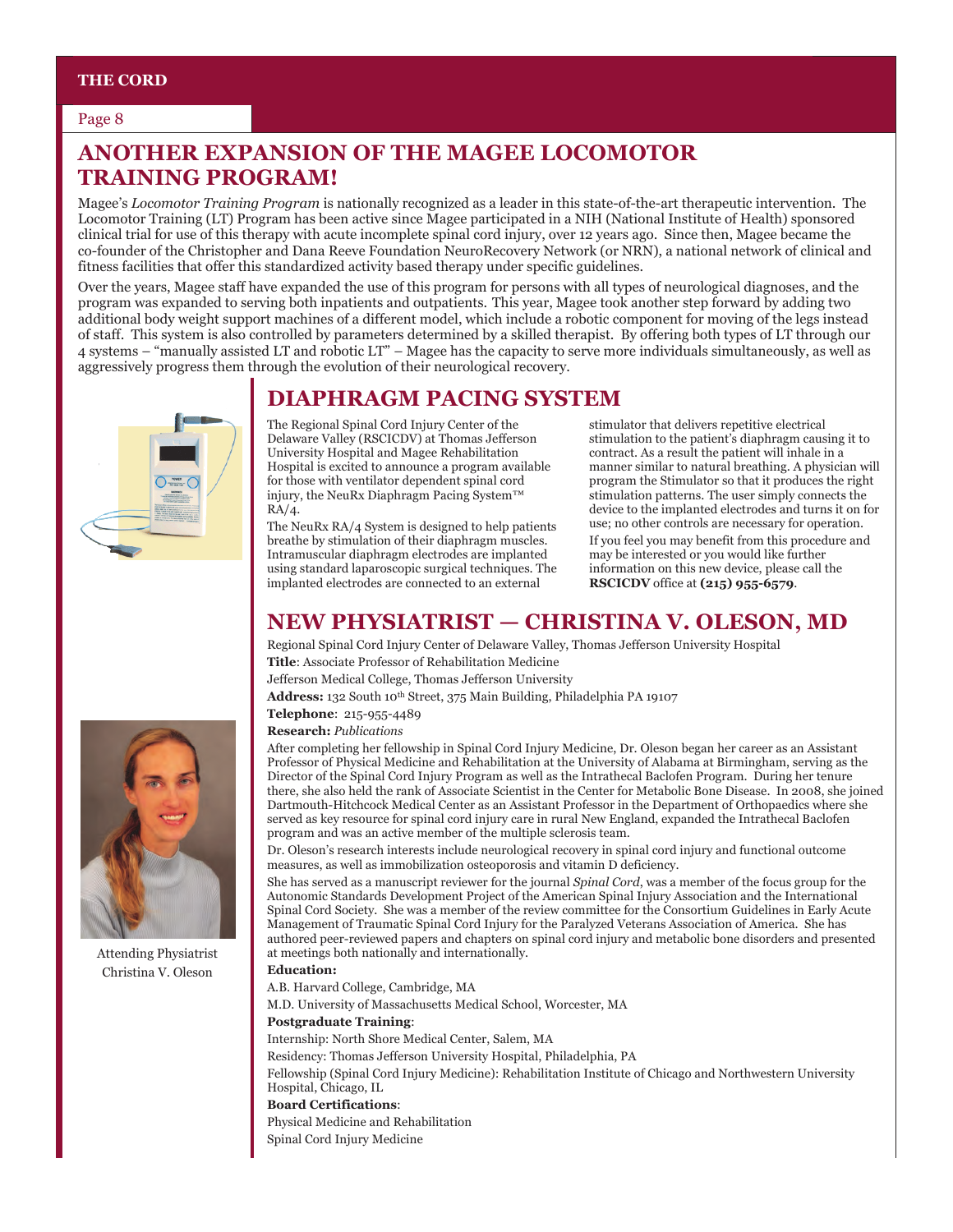#### **ONGOING RESEARCH OF THE RSCICDV**

#### **Current**

1. Investigation of assistive technology for mobility used by individuals with spinal cord injury. *Sponsor*:**NIDRR supported through SCI Model System of Care**

2. UAB Index of Motor Recovery – Validation of an outcome measure for motor recovery in incomplete spinal cord injury. *Sponsor*:**NIDRR supported through SCI Model System of Care** 

3. Development and validation of the thoracic-lumbar control scale to measure strength and coordination of trunk muscles. *Sponsor*:**NIDRR supported through SCI Model System of Care** 

4. Development and validation of the Capabilities of Arm and Hand in Tetraplegia (CAHT) measurement for upper extremity function. *Sponsor*:**NIDRR supported through SCI Model System of Care** 

5. Spasticity and Joint Position Testing in Individuals with SCI. *Sponsor:* **Regional Spinal Cord Injury Center of the Delaware Valley** 

#### **Completed Clinical Trials**

1. A 15-Week, Randomized, Double-Blind, Placebo-Controlled, Parallel-Group, Multi-Center Trial of Pregabalin for the Treatment of Chronic Central Neuropathic Pain After Spinal Cord Injury. *Sponsor*:**Pfizer Pharmaceuticals**

2. A United States multi-center study to assess the validity and reliability of the Spinal Cord Independence Measure (SCIM III). *Sponsor*: **Craig H. Neilsen Foundation** 

3. Restoration of walking after spinal cord injury – Reliability of the maximal WISCI level. *Sponsor*:**National Institute on Disability and Rehabilitation Research (NIDRR)** 

4. A phase II, double blind, placebo-controlled, multicentered study to access the efficacy and safety of HP184 at 100, 200, and 400 mg doses administered orally once daily for twenty-four weeks in adult subjects with chronic spinal cord injury. *Sponsor*: **Aventis Pharmaceuticals** 

5. Peripheral denervation following spinal cord injury (Using MRI to study nerve function following spinal cord injury). *Sponsor*: **American Paraplegia Society** 

6. Open-label extension of double-blind, placebo-controlled, parallel group study to evaluate safety, tolerability and activity of oral Famipridine-SR in subjects with chronic incomplete spinal cord injury. *Sponsor*: **Acorda Therapeutics.**

7. Restoration of walking after spinal cord injury - validation of the Walking Index for Spinal Cord Injury (WISCI) scale for hierarchical ranking. *Sponsor*:**National Institute on Disability and Rehabilitation Research (NIDRR)**

8. Study the effects of Body Weight Supported Treadmill Training in acute incomplete spinal cord injury. *Sponsor*:**National Institute of Health (NIH)**

9. A phase I/IIa dose-ranging study to evaluate the safety, tolerability, and pharmacokinetics of BA-210 and the neurological status of patients following administration of a single extradural application of Cethrin® during surgery for acute and cervical spinal cord injury. *Sponsor*: **BioAxone Therapeutics, Inc.** 

10. A four-week, prospective, randomized, double-blind, placebo-controlled trial to assess safety, tolerability, Pharmacokinetics and preliminary efficacy of AV 650 in patients with spasticity due to spinal cord injury. *Sponsor*: **Avigen**

#### **GADGETS FOR INDIVIDUALS WITH SCI**

http://www.apple.com/ipodtouch/features/voice-control.html - has information about the voice commands for the iPod touch, the iPhone also has voice commands for various things.

http://www.rollingrazor.com/home/1-bp - this is a great razor for the C<sub>5</sub>, C<sub>6</sub>, C<sub>7</sub> population to utilize.

Do you have any tips or gadgets that make doing things with your disability more manageable? Please share them at sdibeler@mageerehab.org.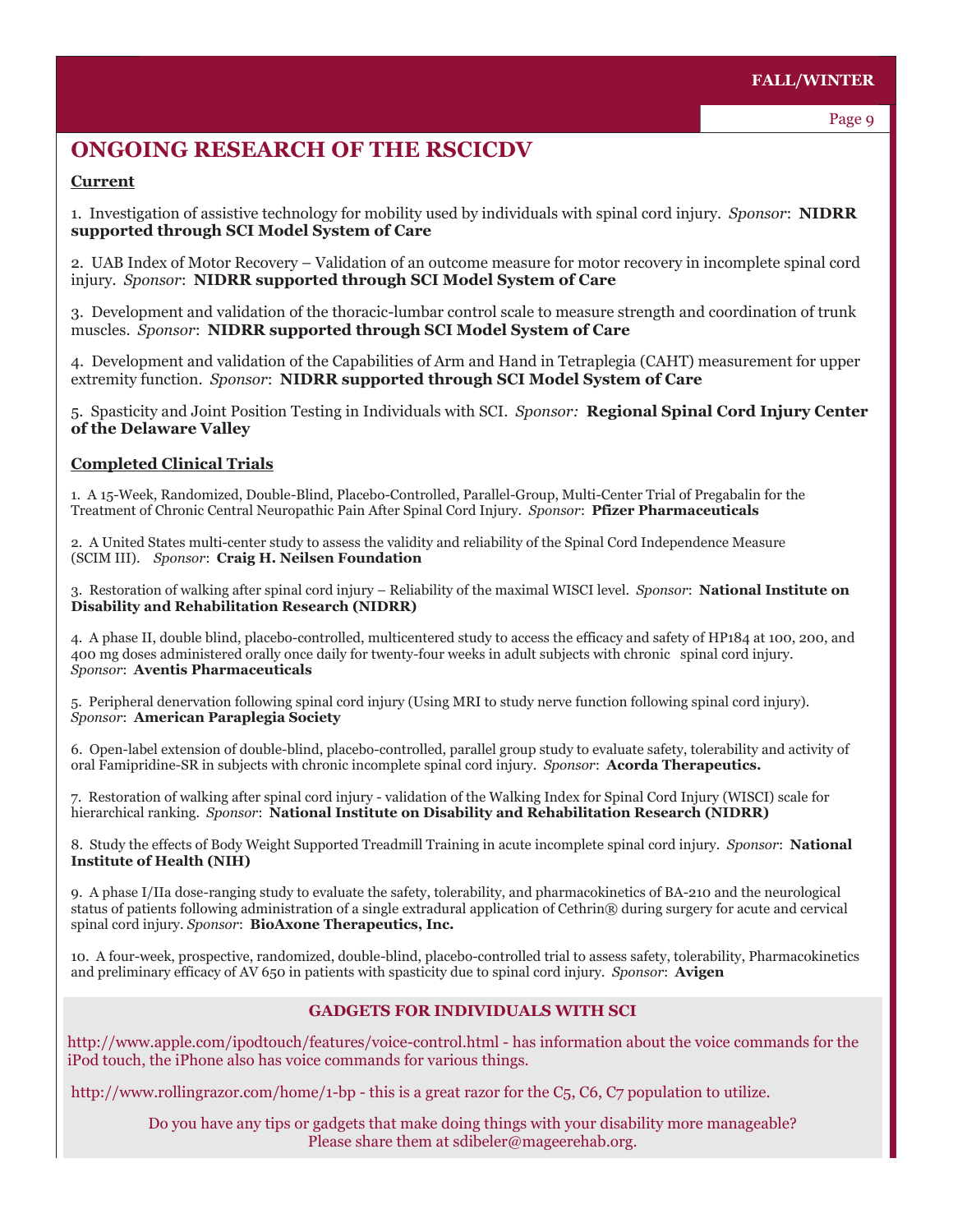#### **THE CORD**

Page 10



#### **SPINAL CORD INJURY PATIENT EDUCATION MANUAL NOW AVAILABLE IN SPANISH!!**

The Regional Spinal Cord Injury Center of the Delaware Valley (RSCICDV), a NIDRR designated Model System of SCI Care and a partnership between Magee Rehabilitation and Thomas Jefferson University Hospital, has maintained a comprehensive spinal cord injury educational manual for the past 20 years. Periodically, this educational tool has been updated and revised to remain current and available to assist the learning of information about a newly acquired spinal cord injury for both our patients and family/ caregivers. Over the past two years, the English version has once again been totally revised, including new graphics, etc. And now, thanks to the generosity of the Craig Neilsen Foundation, we are able to offer the same manual in a full Spanish version. This translation, as the English version, is available for FREE and can easily be accessed on-line at www.spinalcordcenter.org, the official website of the RSCICDV, or through the Magee website under the Spinal Cord Injury Program. This method of dissemination offers the material for use by anyone around the world. Specific chapters can be downloaded or printed, or the entire manual. Feel free to browse!

## **SPINAL CORD INJURY SUPPORT GROUPS**

#### **SCI PEERS, sharing experiences**

The SCI-Peer Consultant Group provides individuals who have suffered a SCI the chance to learn from those who have rehabilitated following such an injury.

Magee can match peers based on injury level, social situations, age, gender, marital status, recreational interests and

#### **SCI RESOURCE GROUP**

This group provides education, recreation and support opportunities to individuals with spinal cord injuries. Traditionally, meetings are held at Magee on the second Thursday of every month at 6 p.m. in the Second Floor Conference Room. However, social outings are scheduled based on availability and pricing.

#### **SCI FAMILY PEERS**

Family Peer Mentors are family members and/or loved ones of individuals who have sustained a SCI and have successfully transitioned to living life with a disability. They are volunteers who are specially trained to guide and provide SCI related information and experiences to families and loved ones of newly injured individuals.

Mentoring can be done in the form of participating in the family group which is held twice monthly at Magee or contacting a new family by telephone or face to face if possible. Given the geographic area Magee serves, we attempt to be creative and flexible with mentoring requests.

The SCI Family PEER Group meets two

vocational experience.

To request a peer consultation, or to volunteer as a mentor, contact **Marie Protesto** or **Sonya Dibeler** at **peers@mageerehab.org** or **(215) 587-3174**.

We are always looking for new topics. If you have an idea for a topic or would like more information, please call **Marie Protesto** or **Sonya Dibeler** at **(215) 587-3174**, or e-mail **peers@mageerehab.org**.

> Wednesdays a month at 6 p.m. in the 5th floor lounge on the Spinal Cord Injury Unit at Magee Rehabilitation Hospital. This group is open to inpatients and outpatients.

> For more information or to become a Family Peer Mentor, please contact **Ruth Black, LCSW** at **(215) 587-3030** or **rblack@mageerehab.org**.



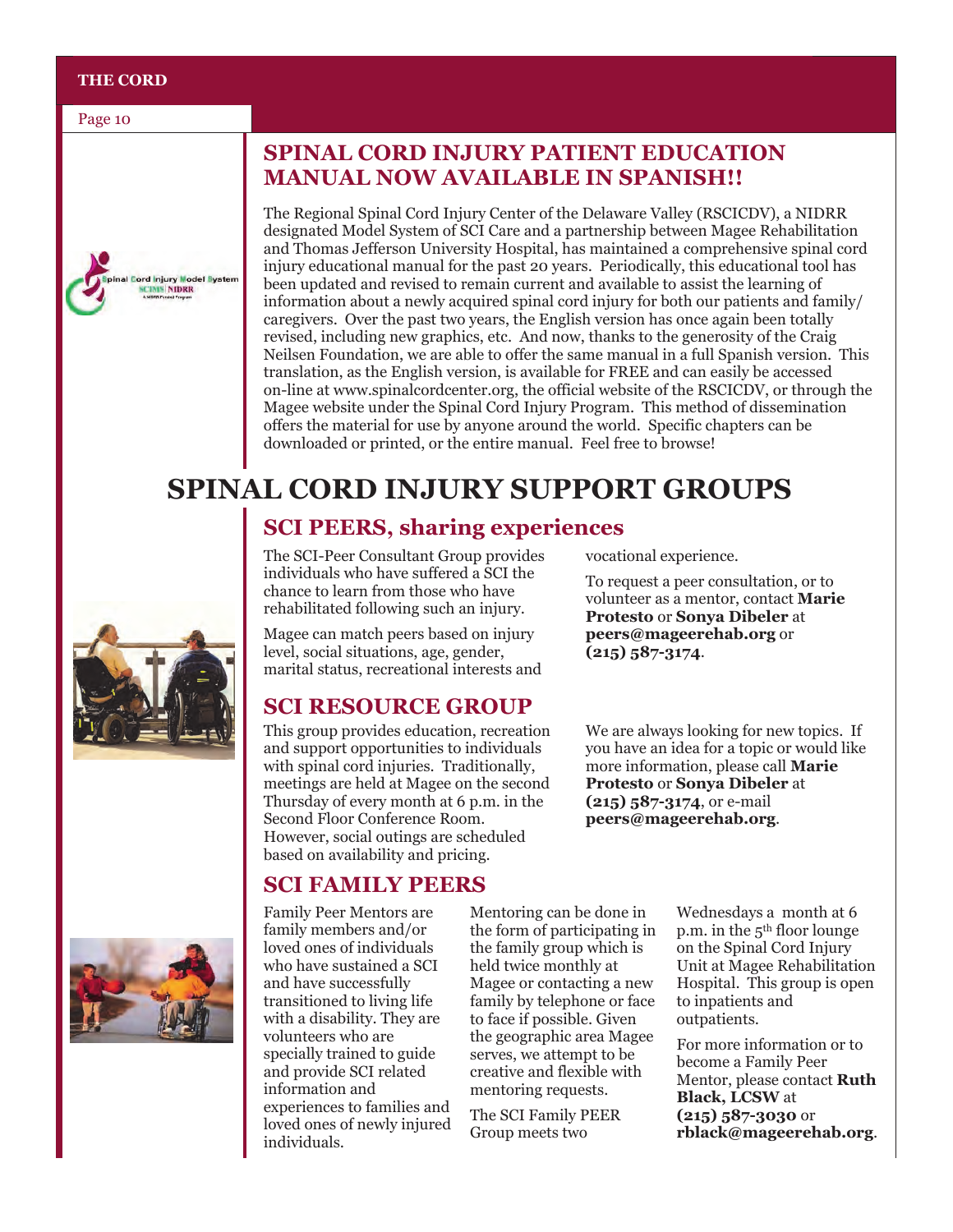### **MAGEE WHEELCHAIR SPORTS TEAMS WHEELCHAIR SPORTS**

#### **BASKETBALL: MAGEE SIXERS SPOKESMEN**

Practices are held every Tuesday and Wednesday evening from 6:30 pm—9 pm (Sept.—May). Tuesday practices are geared for new and developing players while Wednesday practices are reserved for veterans. Contact: **Binh Scott at binhscott@yahoo.com** for more details.

Locations: Tuesday—Finley Playground Recreation Center (7701 Mansfield Ave., Phila, PA 19150)

Wednesday—Carousel House (corner of Belmont Ave. & Avenue of the Republic, Phila,

#### PA 19131)

#### **RUGBY: MAGEE EAGLES**

Practices are held Tuesday evenings from 6:30 pm—9 pm (Sept.—May). Contact: **Andy Robinson at EaglesRugby@me.com** for more details.

Locations: Carousel House (corner of Belmont Ave. & Avenue of the Republic, Phila, PA 19131)

#### **SOCCER: MAGEE KIXX**

Practices are held every other Sunday from 12:30 pm—3:30 pm (Sept.—June).

Practice locations vary, so please contact **sdibeler@mageerehab.org** for details.

#### **TENNIS: MAGEE FREEDOM**

Practices are held each Sunday from 12 pm—2 pm (10 am—12 pm in the summer).

Location: Cherry Hill Racquet Club (1820 Old Cuthbert Rd., Cherry Hill, NJ 08034

#### **RACING**

The team meets at 10 am on Saturdays during the summer at the Philadelphia Rowing Program for the Disabled boathouse on Martin Luther King Jr. Drive in Philadelphia. Call **(215) 587– 3412** for details.

#### **SOFTBALL**: **MAGEE PHILLIES**

The team practices from Spring through the fall. Contact **James Falls at james.falls@va.gov** for details.

Magee Wheelchair Sports are always looking for volunteers who would like to learn more about wheelchair sports and help our teams at practices and tournament. If you have any questions or would like more information on any of our teams, please call **(215) 587-3412**.

Our wheelchair athletes recognize how fortunate we are to have a rehab hospital such as Magee fund our sports program, and we give back to the community by performing outreach events in the Philadelphia area. This season our teams performed demonstrations at the following universities: Temple, Widener, West Chester, Stockton College (NJ), University of the Sciences, University of Pennsylvania, and Drexel University. Our athletes have also lectured to students at the Franklin Learning Center, Temple, and Jefferson University.

Physical activity is an integral part of physical and psychological well being. Everyone, regardless of ability or disability, should have access to recreation, so we plan to actively recruit new athletes to join our teams. If you already play a wheelchair sport and would like more information about our program, or if you are interested in a leisure activity that we do not yet offer, please contact us!

Magee Rehabilitation is looking to expand its adapted sports program by adding more recreational activities for the disabled community. We encourage everyone to become involved in physical activity, whether it is in a competitive sport or at an intramural level. Please join us as we add more recreational opportunities in the coming months and years.

If you would like Magee to consider adding a specific activity to our program, please call **(215) 587-3412**.

**RACING**  Philadelphia Marathon Phila, PA Nov. 20-21, 2010

**POWER SOCCER** Magee Invitational Riverwinds, NJ Oct. 30, 2010

**BASKETBALL**  Magee Sullivan Classic Riverwinds, NJ Dec. 4-5, 2010

Philadelphia, PA Feb. 2011

**RUGBY**  Slippery Rock, PA Nov. 2010

Magee Beast of the East Riverwinds, NJ Nov. 13-14, 2010



















#### **FALL/WINTER**

Page 11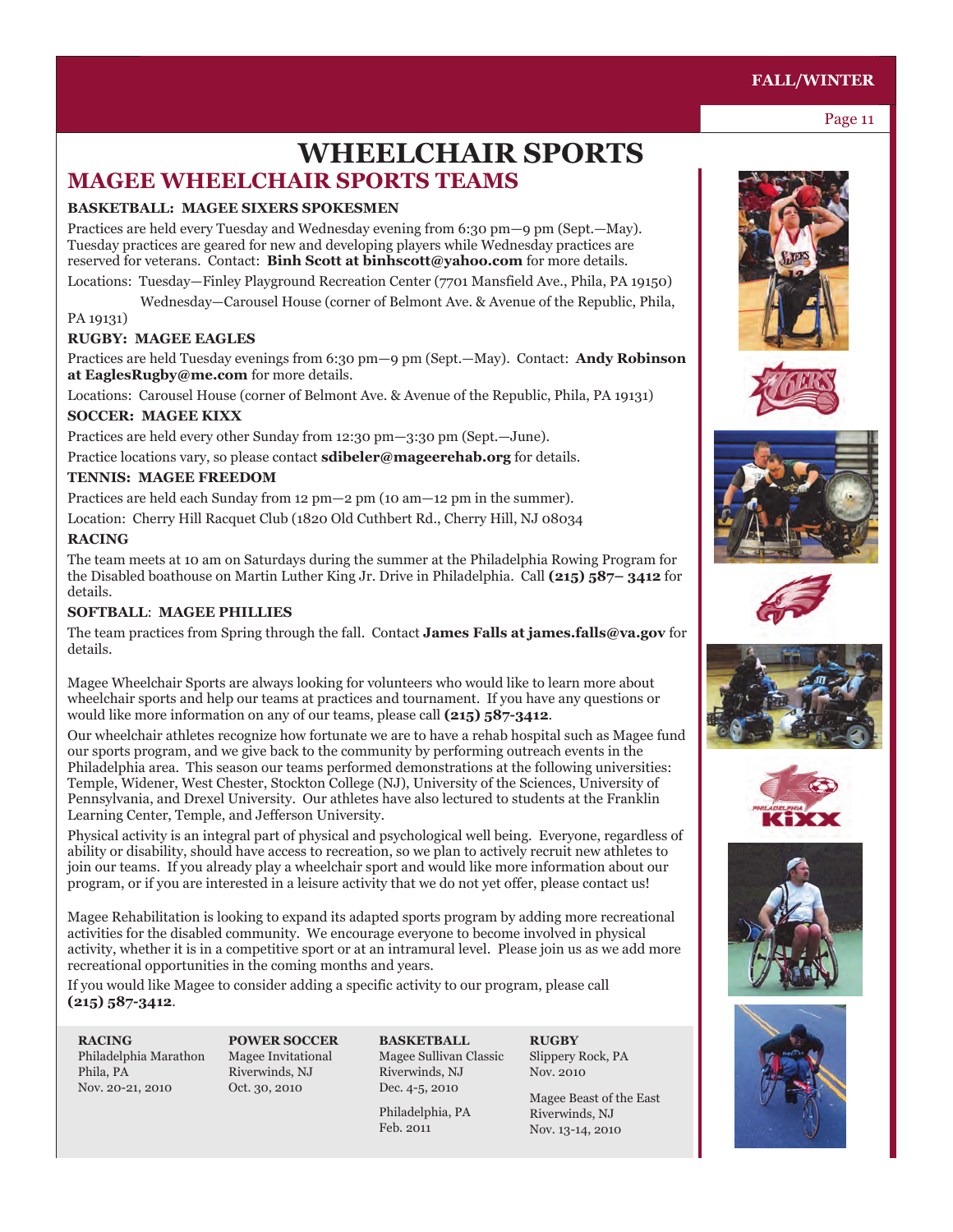#### **THE CORD**

Page 12



### **COMMUNITY PROGRAMS LEGAL CLINIC FOR THE DISABLED**

**The Legal Clinic for the Disabled provides free legal services to low-income people with physical disabilities in Philadelphia, Bucks, Chester, Delaware and Montgomery Counties, Pennsylvania.**

Since 1990, the Legal Clinic for the Disabled, a  $501(c)(3)$  non-profit corporation with offices at Magee Rehabilitation Hospital, has helped thousands of people. We help victims of domestic violence get legal protection from their abusers. We represent victims of identity theft and consumer fraud. We help parents and care givers access

healthcare for their children. We write wills, powers of attorney and living wills. Most of our clients experience physical limitations in their daily activities, and many have suffered catastrophic injuries or illnesses like stroke, spinal cord or brain injury, multiple sclerosis, cancer, advanced diabetes, glaucoma, AIDS, amputation or epilepsy. Our services help them overcome legal problems and continue living comfortably and independently in the community.

*For more information about our clinic, please visit our Web site at:*  **www.legalclinicforthedisabled.org**.

#### **LEGAL CLINIC TOPICS** from Rodney Warner

The Family Medical Leave Act (FMLA) provides for individuals, under certain conditions, to take unpaid leave from employment due to medical reasons without losing their jobs. The law requires certain employers (with 50 or more employees) to give certain employees (who worked for at least 1,250 hours over the previous year) unpaid time off for the birth or adoption of a child, or to care for themselves, a spouse or an immediate family member with a serious medical condition. The federal Department of Labor (DOL) has issued some recent words of wisdom concerning the FMLA. The DOL, which is the agency that enforces the law, has issued a ―clarification‖ of the definition of ―son or daughter" under the law.

The law explicitly covers situations where there is a biological relationship to the parents, or where the child is adopted, a

stepchild, a foster child, a "legal ward," or a child of a person standing "in loco" parentis." Though many of us parents feel loco at times, "in loco parentis" is a legal term meaning that an adult has intentionally assumed the obligations and responsibilities of parenthood, without officially doing so.

In other words, an employee may qualify for FMLA leave for the care of a child, even if there is no biological or legal connection to the child, as long as the employee is acting "in loco parentis." This may cover single parents, unmarried and same sex couples that, traditionally, would not be considered "parents."

For a more in-depth analysis from the U.S. Department of Labor, go to: http:// www.dol.gov/WHD/opinion/ adminIntrprtn/FMLA/2010/ FMLAAI2010\_3.pdf



**CURE-NOT CARE** 

#### **SPINAL CORD SOCIETY**

The Spinal Cord Society is a large grass roots organization with thousands of members throughout North America and other countries. Its goal is cure of chronic spinal cord injury paralysis. The Spinal Cord Society puts 100% of its funding into research for the cure of spinal cord dysfunction. The Spinal Cord Society meets at Magee Rehabilitation Hospital on the 6th floor at 1 pm on the first Saturday of every month. If you would like to support this research, consider attending one of these meetings.

For more information, please contact **Chris Cellucci** at **cellucci@ursinus.edu** or **(610) 296-7429**, or **Dennis Ledger** at **dledger@csc.com** or **(856) 468-4401**.

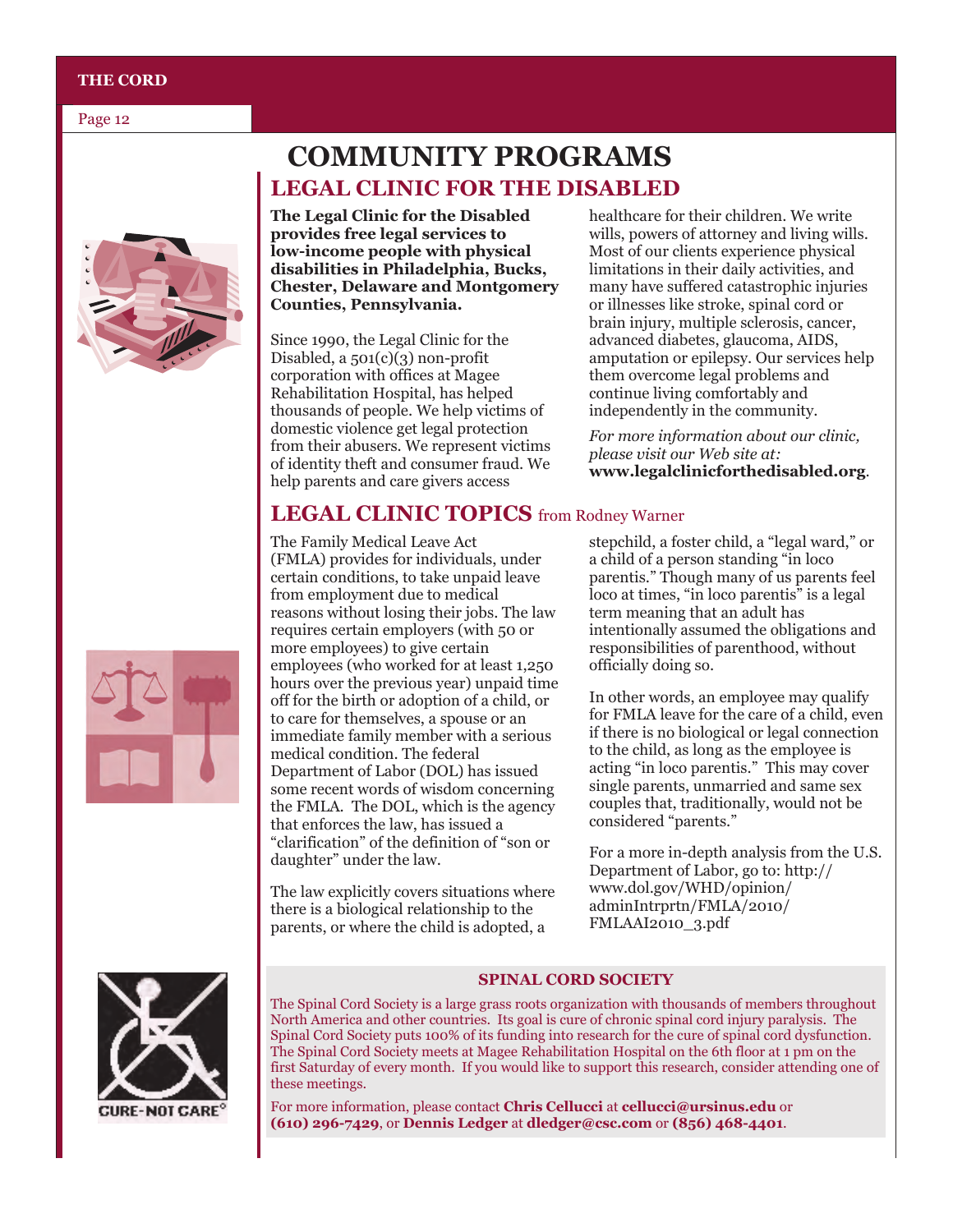## **FALL/WINTER**<br>Page 13

Page 13

#### **THINK FIRST**

To help prevent disabling head and spinal cord injuries among children, teens and young adults, Magee's Think First Program holds dynamic presentations at schools. Our program is part of the nationally coordinated Think First program. Presentations consist of a video, injury prevention lessons and testimonials from adults with disabilities.

If you have a spinal cord injury or brain

#### **PATIENT RESOURCE CENTER**

The Patient Resource Center is located on the 6th floor. Feel free to stop by. We have tons of interesting fiction, a number of best seller books including notable books that made Oprah Winfrey's Book Club list. There are about 600 leisure/ romance/mystery novels to choose from as well as a broad selection of relevant professional periodicals. You may have noticed that we have three computers spaced just right for patient, visitor and

injury and are interested in changing behaviors and saving lives, please consider joining Think First and speaking to students. Since Magee values your experience we will reimburse you for your time.

If you are interested or know of a school that would like to host one of our assemblies, please call **Joe Davis**, Think First Coordinator, at **(215) 587-3400**.

staff access and to supplement these resources, we also have an assortment of DVDs .

Please allow us the opportunity to provide you with extraordinary customer service and an enviable user friendly environment.

You may contact **Venus Bradley** at **(215) 587-3146** with any questions, concerns or suggestions.





**Monday, Tuesday, Wednesday & Thursday 9:30 am - 8:00 pm Friday 9:30 am - 5:00 pm Saturday & Sunday 12:00 pm - 5:00 pm Hours are subject to change.** 

## **CONSUMER ARTICLES**

#### **CRUISIN' TO BERMUDA by Mark Chilutti**



After missing a cruise 2 years ago from being sick, then having the Christmas trip to Rome cancelled by the snowstorm of the century, I was quite overdue for a

vacation. Thankfully, Hurricane Danielle, no matter how hard she tried, could not screw this one up!

I have always wanted to visit Bermuda and a cruise seemed like a great way to do it. The trip began with plans made about 6 months ago, so to insure an accessible cabin with an ocean view would be available. We cruised with Royal Caribbean before and were very pleased with them, so decided to go with them again. We have found their rooms to be the best, and all of their accommodations to meet my needs.

The *Explorer of the Seas* leaves from Bayonne, NJ, so the thought of being able to jump in the car, drive up the New Jersey Turnpike, and get on a big boat seemed like a great plan, and, let me tell you, it was! The port was only about 5 miles from the turnpike, and very easy to find. There was plenty of accessible parking, the terminal was accessible, and they have a line for folks with disabilities

that gets you on the boat quickly and easily.

Our room was very nice. There was plenty of room to move around, the light switches were accessible from bed

(much better than hotels!), and the bathroom was great, including a roll in shower. I always take a small seat pad with me for the shower, and was glad I did, as the built in shower seat was very small and very hard. My \$7 seat cushion made all the difference to make sure that my skin would be safe, and I would be clean. I don't consider myself high maintenance at all, but I do want to be able to sleep in a bed



that I can access, use the bathroom, and take a shower. This room allowed me to do all 3 **very comfortably and safely**.

We boarded the boat on a Saturday afternoon, and departed at about 5 PM. After checking the room out we went up on the top deck for a great view of New York and watched the celebration as we left the port. Our first dinner was at 6:30 and was great, followed by the opening show. It is so easy to get around on the boat, which makes it a great choice for those of us in